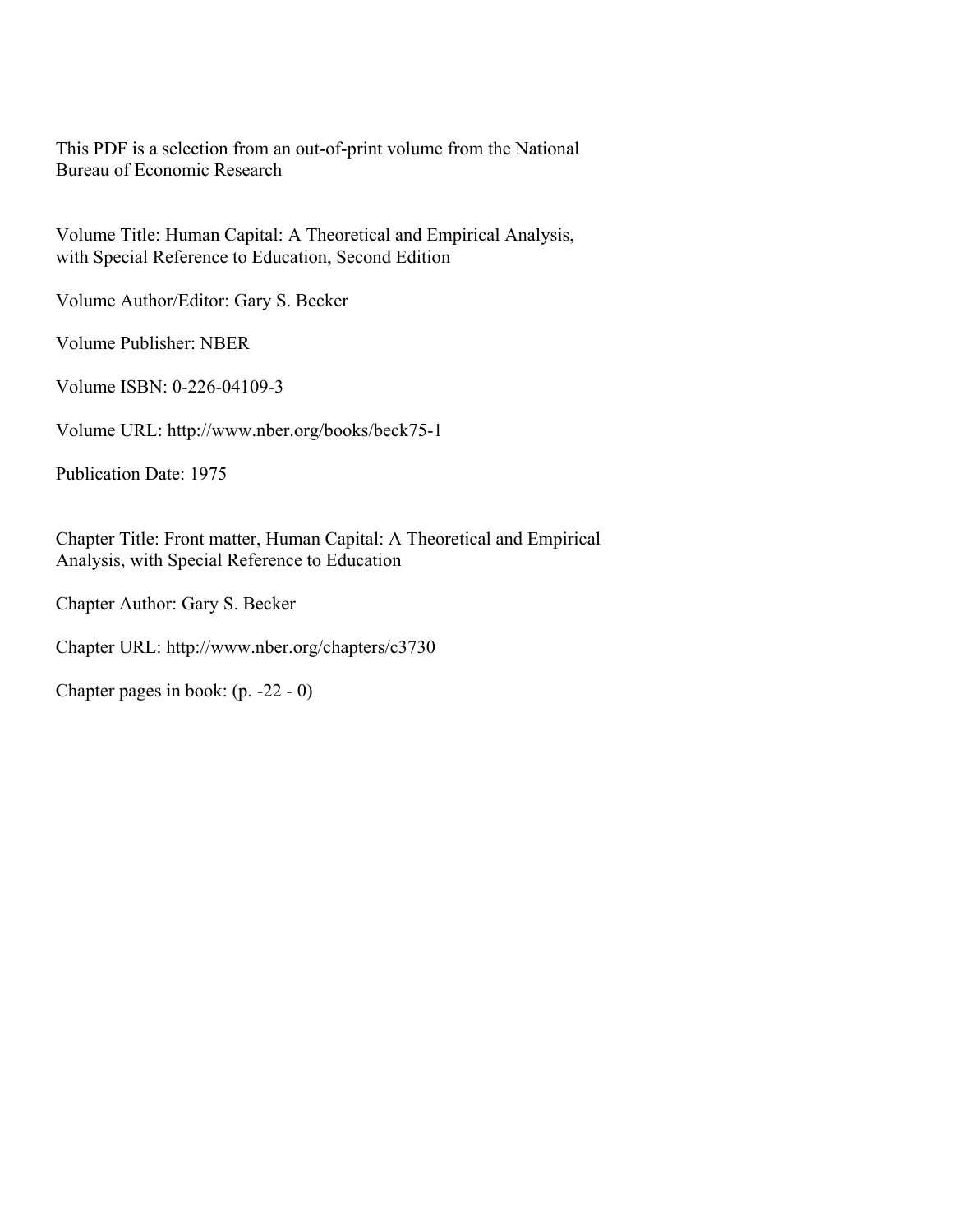# HUMAN CAPITAL

# A Theoretical and Empirical Analysis, with Special Reference to Education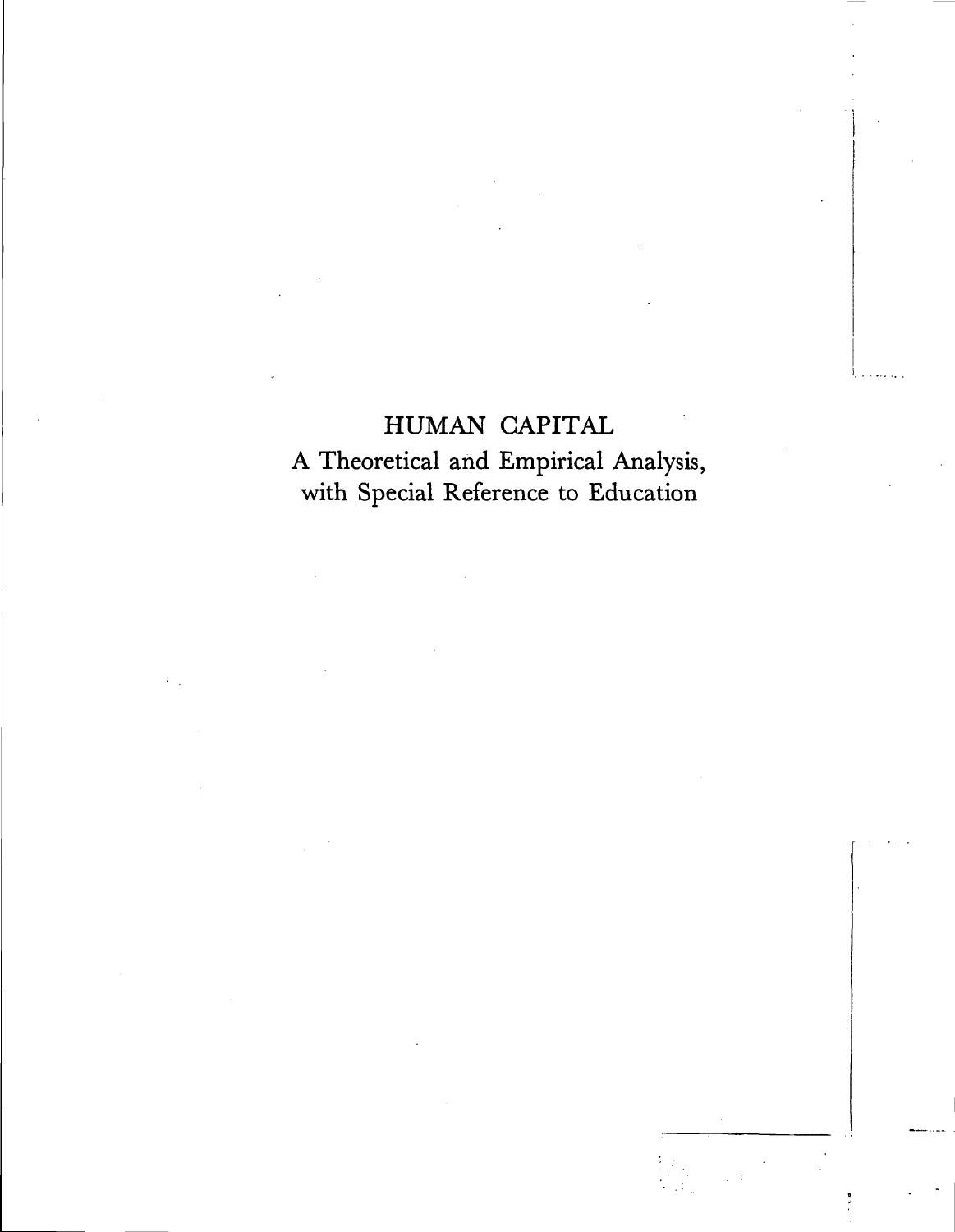## National Bureau of Economic Research Human Behavior and Social Institutions

- 1. Essays in the Economics of Health and Medical Care, Victor R. Fuchs, Editor
- 2. Schooling, Experience, and Earnings, by Jacob Mincer
- 3. Essays in the Economics of Crime and Punishment, Gary S. Becker and William M. Landes, Editors
- 4. Income Inequality: Regional Analyses within a Human Capital Framework, by Barry R. Chiswick
- 5. Human Capital, 2nd Edition, by Gary S. Becker (For 1st Edition, see General Series No. 80)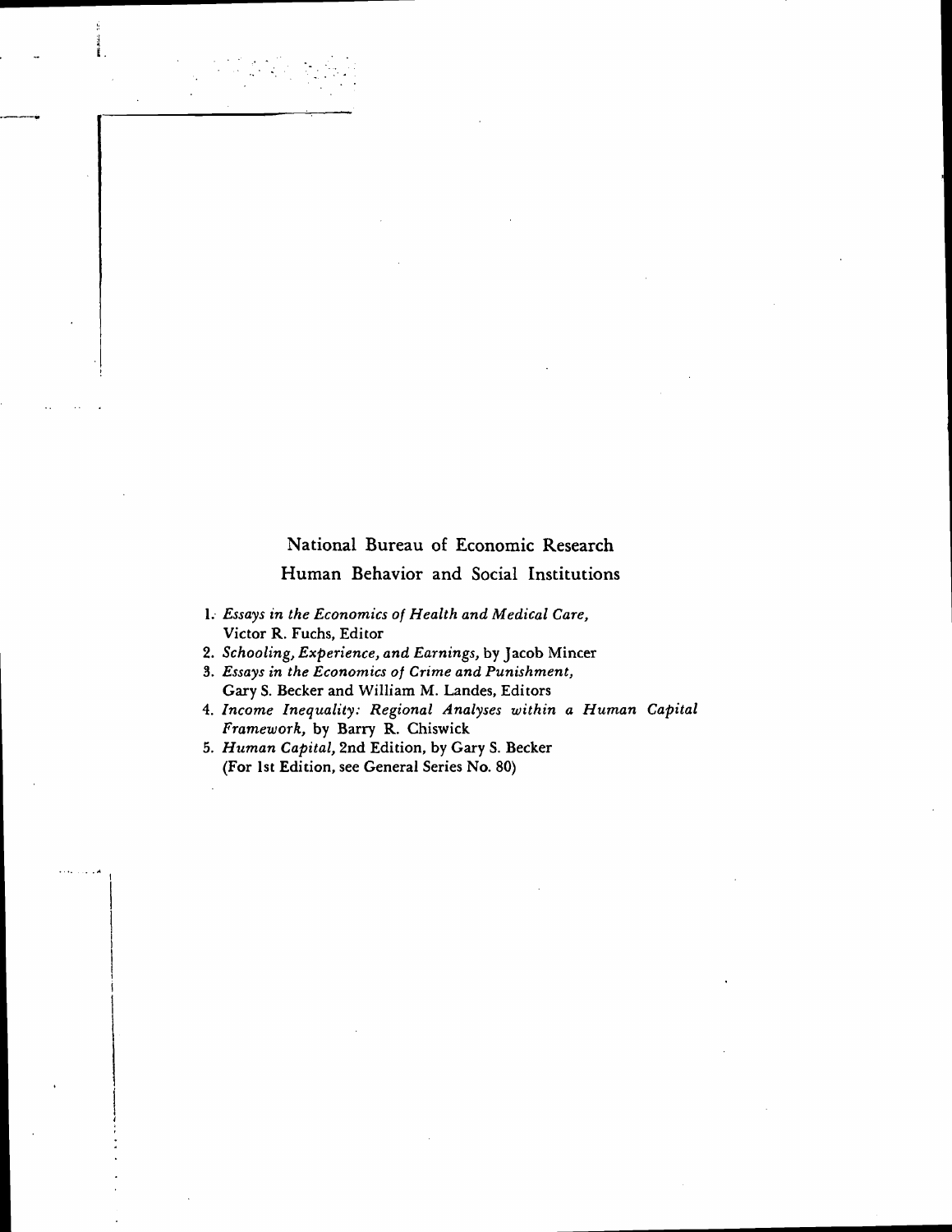# Human Capital

# A THEORETICAL AND EMPIRICAL ANALYSIS, WITH SPECIAL REFERENCE TO EDUCATION SECOND EDITION

**BY** 

GARY S. BECKER University of Chicago



PUBLISHED BY NATIONAL BUREAU OF ECONOMIC RESEARCH NEW YORK

> Distributed by Columbia University Press New York and London 1975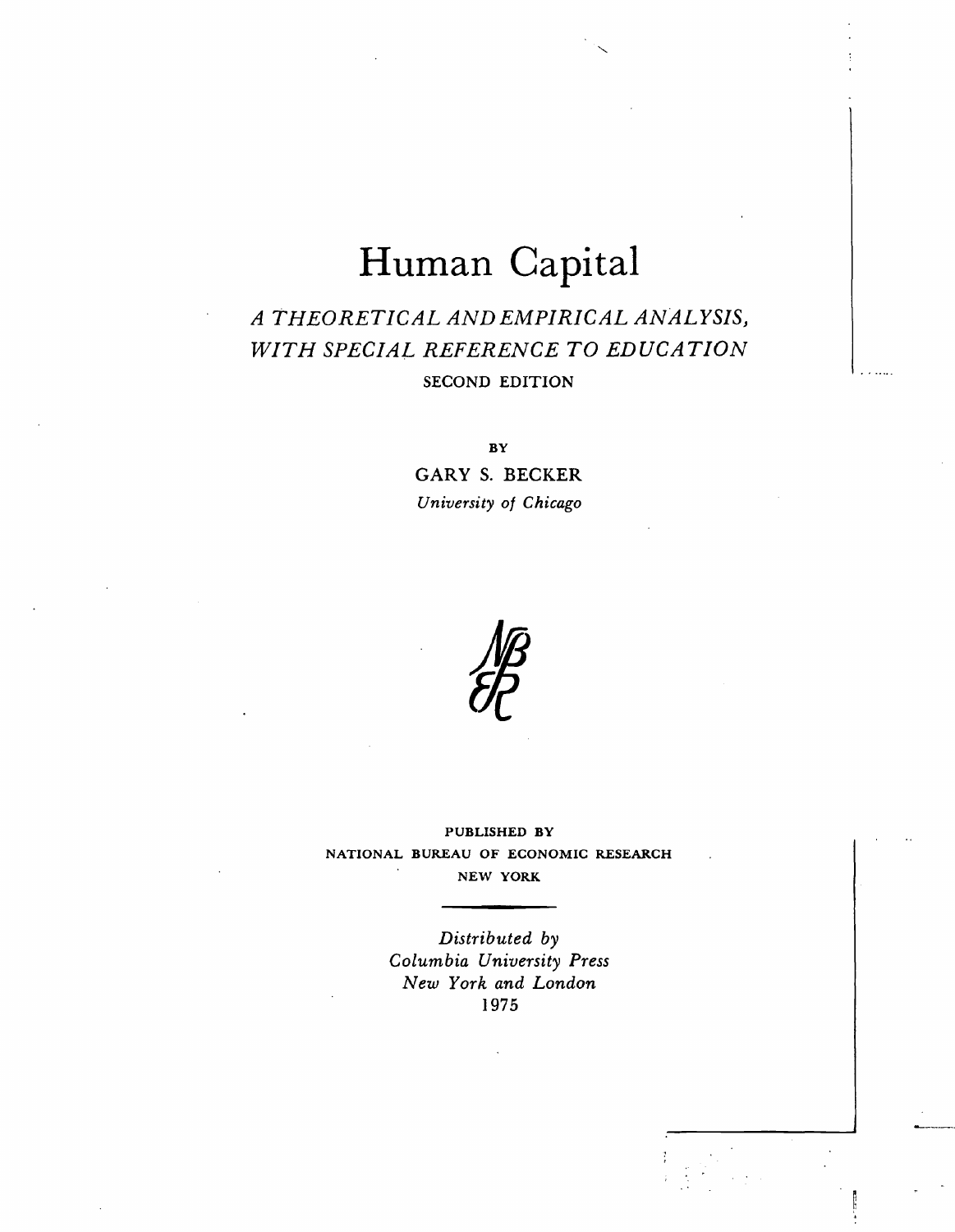Copyright © 1975 by the National Bureau of Economic Research, Inc. All Rights Reserved Library of Congress card no. 64—7748 (1st edition) 74-83469 (2nd edition)

ISBN: 0—87014—513—4 Printed in the United States of America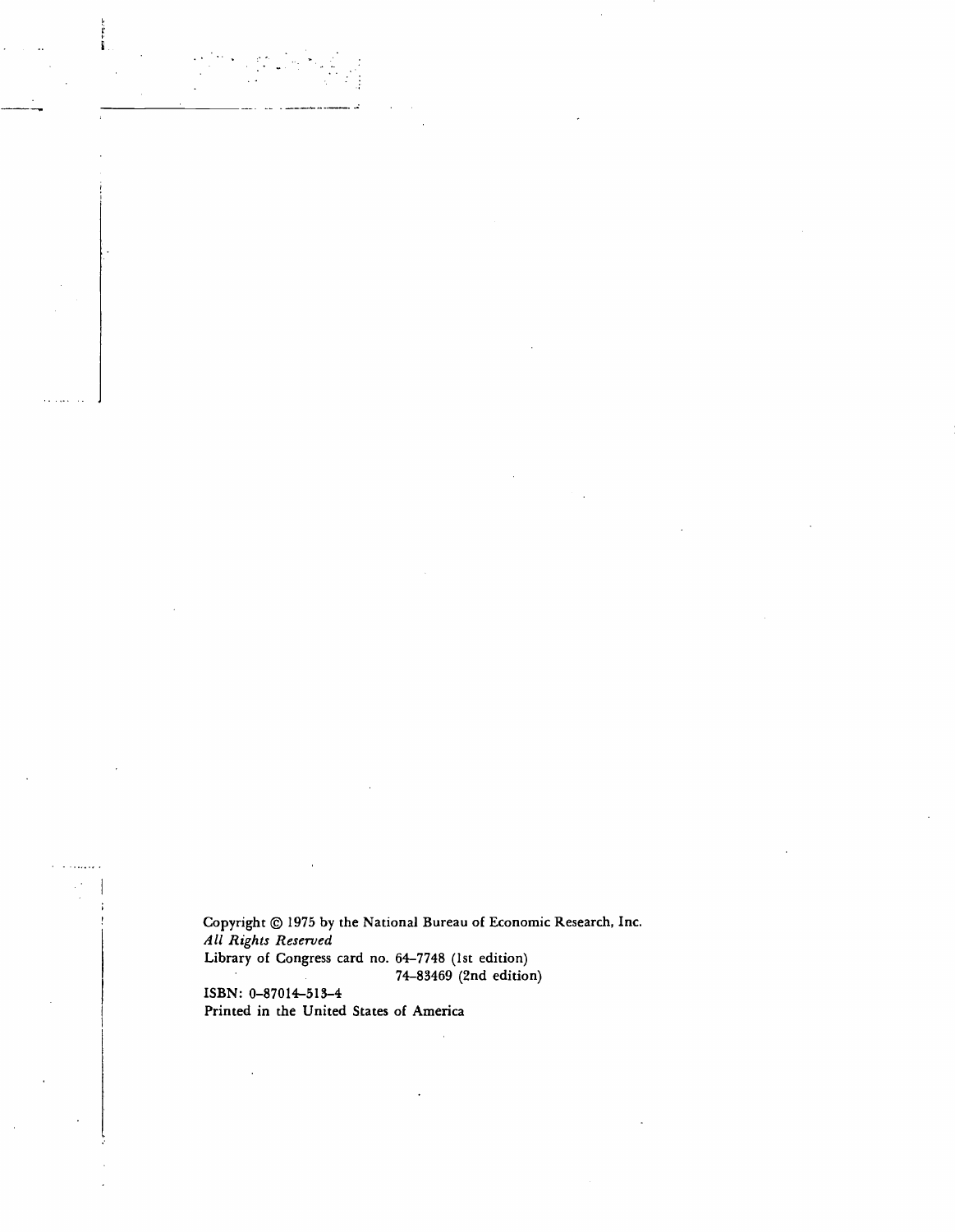#### 2051090

Becker, Gary Stanley.

Human Capital : a theoretical and empirical analysis, with special reference to education / by Gary S. Becker. -- 2d ed. -- New York:National Bureau of Economic Research: distributed by Columbia University Press, 1975.

LB2321.B27 74-83469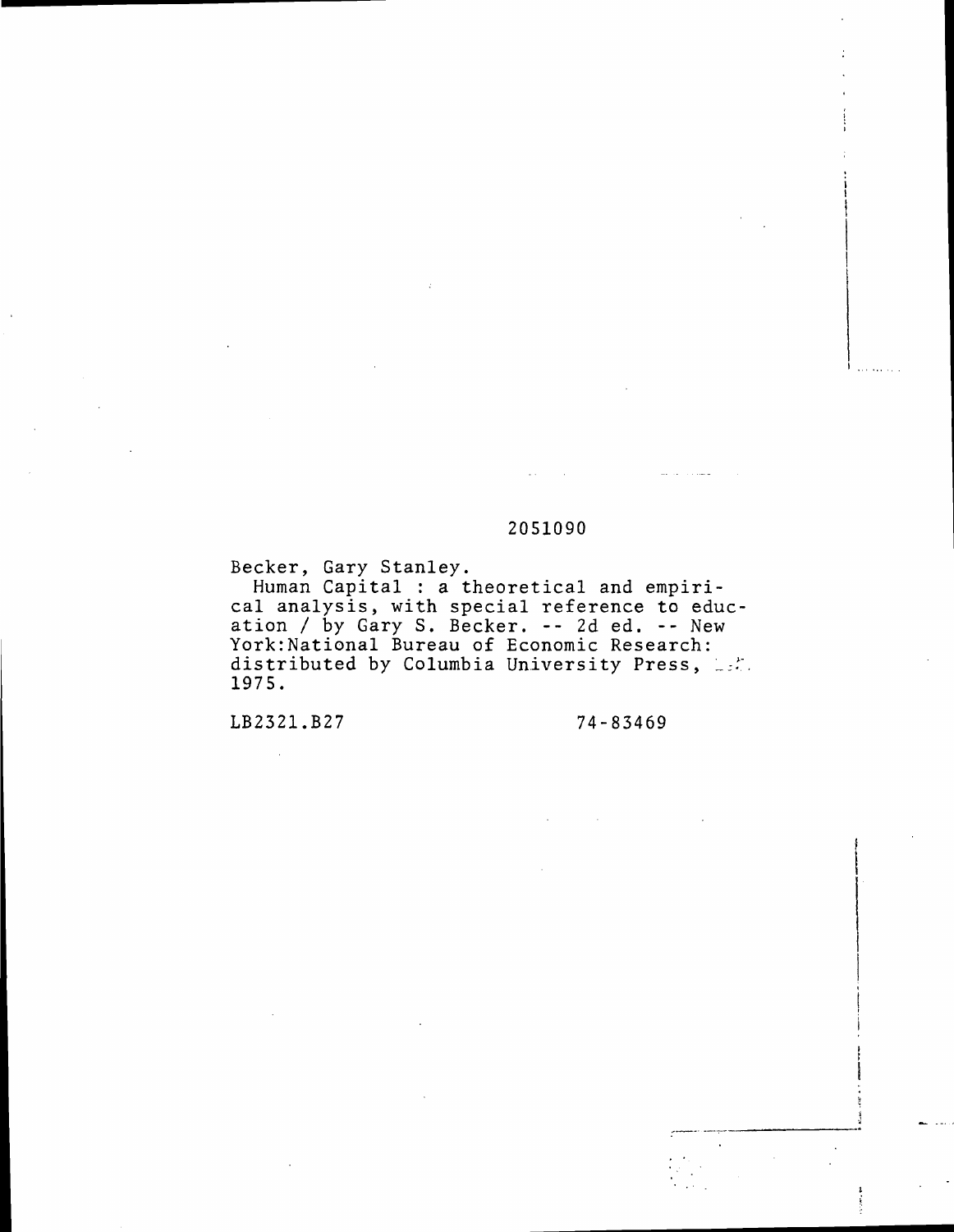$\label{eq:2.1} \mathcal{L}_{\mathcal{A}}(\mathcal{A}) = \mathcal{L}_{\mathcal{A}}(\mathcal{A}) \mathcal{L}_{\mathcal{A}}(\mathcal{A})$  $\label{eq:2.1} \frac{1}{\sqrt{2}}\left(\frac{1}{\sqrt{2}}\right)^{2} \left(\frac{1}{\sqrt{2}}\right)^{2} \left(\frac{1}{\sqrt{2}}\right)^{2} \left(\frac{1}{\sqrt{2}}\right)^{2} \left(\frac{1}{\sqrt{2}}\right)^{2} \left(\frac{1}{\sqrt{2}}\right)^{2} \left(\frac{1}{\sqrt{2}}\right)^{2} \left(\frac{1}{\sqrt{2}}\right)^{2} \left(\frac{1}{\sqrt{2}}\right)^{2} \left(\frac{1}{\sqrt{2}}\right)^{2} \left(\frac{1}{\sqrt{2}}\right)^{2} \left(\$  $\mathcal{O}(\mathcal{O}(\log n))$  $\label{eq:2.1} \frac{1}{\sqrt{2}}\int_{\mathbb{R}^3}\frac{1}{\sqrt{2}}\left(\frac{1}{\sqrt{2}}\right)^2\frac{1}{\sqrt{2}}\left(\frac{1}{\sqrt{2}}\right)^2\frac{1}{\sqrt{2}}\left(\frac{1}{\sqrt{2}}\right)^2\frac{1}{\sqrt{2}}\left(\frac{1}{\sqrt{2}}\right)^2.$  $\label{eq:2.1} \frac{1}{\sqrt{2}}\left(\frac{1}{\sqrt{2}}\right)^{2} \left(\frac{1}{\sqrt{2}}\right)^{2} \left(\frac{1}{\sqrt{2}}\right)^{2} \left(\frac{1}{\sqrt{2}}\right)^{2} \left(\frac{1}{\sqrt{2}}\right)^{2} \left(\frac{1}{\sqrt{2}}\right)^{2} \left(\frac{1}{\sqrt{2}}\right)^{2} \left(\frac{1}{\sqrt{2}}\right)^{2} \left(\frac{1}{\sqrt{2}}\right)^{2} \left(\frac{1}{\sqrt{2}}\right)^{2} \left(\frac{1}{\sqrt{2}}\right)^{2} \left(\$  $\label{eq:2.1} \frac{1}{\sqrt{2}}\int_{\mathbb{R}^3}\frac{1}{\sqrt{2}}\left(\frac{1}{\sqrt{2}}\right)^2\frac{1}{\sqrt{2}}\left(\frac{1}{\sqrt{2}}\right)^2\frac{1}{\sqrt{2}}\left(\frac{1}{\sqrt{2}}\right)^2\frac{1}{\sqrt{2}}\left(\frac{1}{\sqrt{2}}\right)^2.$  $\label{eq:2.1} \mathcal{L}(\mathcal{L}^{\text{max}}_{\mathcal{L}}(\mathcal{L}^{\text{max}}_{\mathcal{L}}(\mathcal{L}^{\text{max}}_{\mathcal{L}}(\mathcal{L}^{\text{max}}_{\mathcal{L}^{\text{max}}_{\mathcal{L}}})))))$  $\mathcal{O}(\mathcal{O}(10^6))$  . The second contribution of the second contribution of  $\mathcal{O}(\mathcal{O}(10^6))$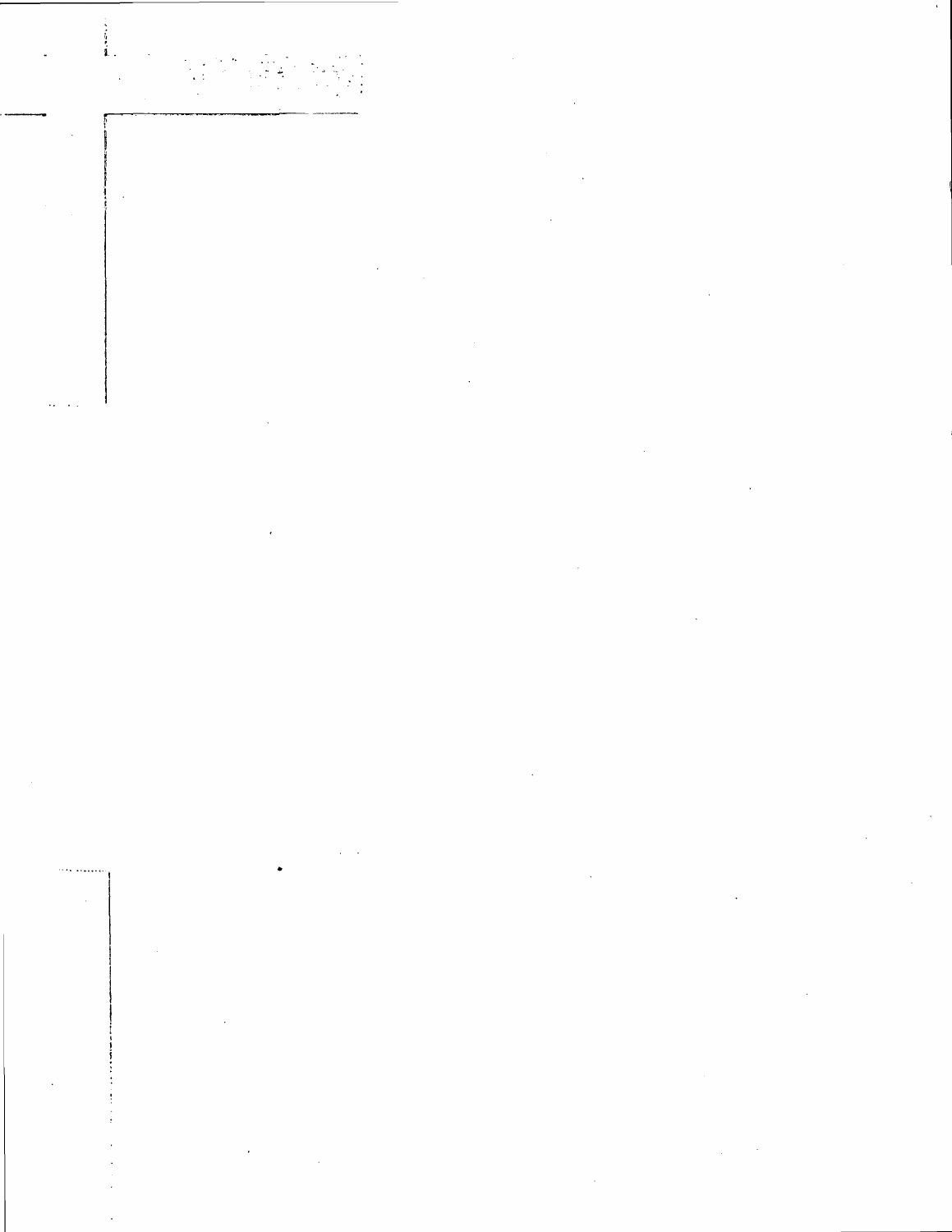#### NATIONAL BUREAU OF ECONOMIC RESEARCH

#### **OFFICERS**

Arthur F. Burns, Honorary Chairman Walter W. Heller, Chairman J. Wilson Newman, Vice Chairman John R. Meyer, President Thomas D. Flynn. Treasurer Douglas H. Eldridge, Vice President-Executive Secretary Victor R. Fuchs, Vice President-Research; Co-director NBER-West

Atherton Bean, International Multifoods Corporation Joseph A. Beirne, Communications

Workers of America Arthur F. Burns, Board of Governors of the Federal Reserve System Wallace J. Campbell, Foundation for

Cooperative Housing Erwin D. Canham, Christian Science

Monitor

Emilio G. Collado, Exxon Corporation

Solomon Fabricant, New York University

Eugene P. Foley, Montrose Securities, Inc.

David L. Grove, International Business Machines Corporation Walter W. Heller, University of Minnesota Vivian W. Henderson, Clark College

John R. Meyer, Harvard University

#### DIRECTORS BY UNIVERSITY APPOINTMENT

Moses Abramovitz, Stanford Gardner Ackley, Michigan Charles H. Berry, Princeton Francis M. Boddy, Minnesota Otto Eckstein, Harvard Walter D. Fisher, Northwestern R. A. Gordon, California Robert J. Lampman, Wisconsin

Eugene A. Birnbaum, American Management Association

Thomas D. Flynn, American Institute of Certified Public Accountants

Nathaniel Goldfinger, American Federation of Labor and Congress of Industrial Organizations

Harold G. Haicrow, American Agricultural Economics Association

Walter E. Hoadley, American Finance Association

Percival F. Brundage Frank W. Fetter Gottfried Haberler

Albert J. Hettinger, Jr. George B. Roberts SENIOR RESEARCH STAFF

Gary S. Becker Charlotte Boschan Phillip Cagan Stanley Diller Solomon Fabricant Milton Friedman Gary Fromm Victor R. Fuchs J. Royce Gion

Raymond W. Goldsmith Michael Gort Michael Grossman F. Thomas Juster John F. Rain John W. Kendrick Irving B. Kravis Edwin Kuh William M. Landes

Hal B. Lary Robert E. Lipsey Sherman J. Maisel Benoit B. Mandelbrot John R. Meyer Robert T. Michael Jacob Mincer Ilse Mintz Geoffrey H. Moore

Edwin Kuh, Director, Computer Research Center Hal B. Lary, Vice President-Research

- S

Robert E. Lipsey, Vice President-Research Sherman J. Maisel, Co-director NBER.West Geoffrey H. Moore, Vice President-Research Edward K. Smith, Vice President

#### DIRECTORS AT LARGE

- J. Irwin Miller, Cummins Engine Company, Inc.
- Geoffrey H. Moore, National Bureau of Economic Research

J. Wilson Newman, Dun & Bradstreet, Inc.

James J. O'Leary, United States Trust Company of New York

- Alice M. Rivlin, Brookings Institution
- Robert V. Roosa, Brown Brothers Harriman  $\sigma$  Co.

Boris Shishkin, Washington, D.C.

- Arnold M. Soloway, Jamaicaway Tower, Boslon, Massachusetts
- Lazare Teper, International Ladies' Garment Workers' Union
- Donald B. Woodward, Riverside, Connecticut Theodore 0. Yntema, Oakland University

Maurice W. Lee, North Carolina

- Almarin Phillips. Pennsylvania
- Lloyd G. Reynolds, Yale
- Robert M. Solow, Massachusetts Institute of Technology

Henri Theil, Chicago

William S. Vickrey, Columbia

Thomas A. Wilson, Toronto

#### DIRECTORS BY APPOINTMENT OF OTHER ORGANIZATIONS

Philip M. Klutznick, Committee for Economic Development

Roy E. Moor, National Association of Business Economists

- Douglass C. North, Economic History Association
- Willard L. Thorp, American Economic Association

W. Allen Wallis, American Statistical Association

Robert M. Will, Canadian Economics Association

#### DIRECTORS EMERITI

Murray Shields Joseph H. Willics

> M. Ishaq Nadiri Nancy Ruggles Richard Ruggles Anna J. Schwartz Robert P. Shay Edward K. Smith George J. Stigler Victor Zarnowitz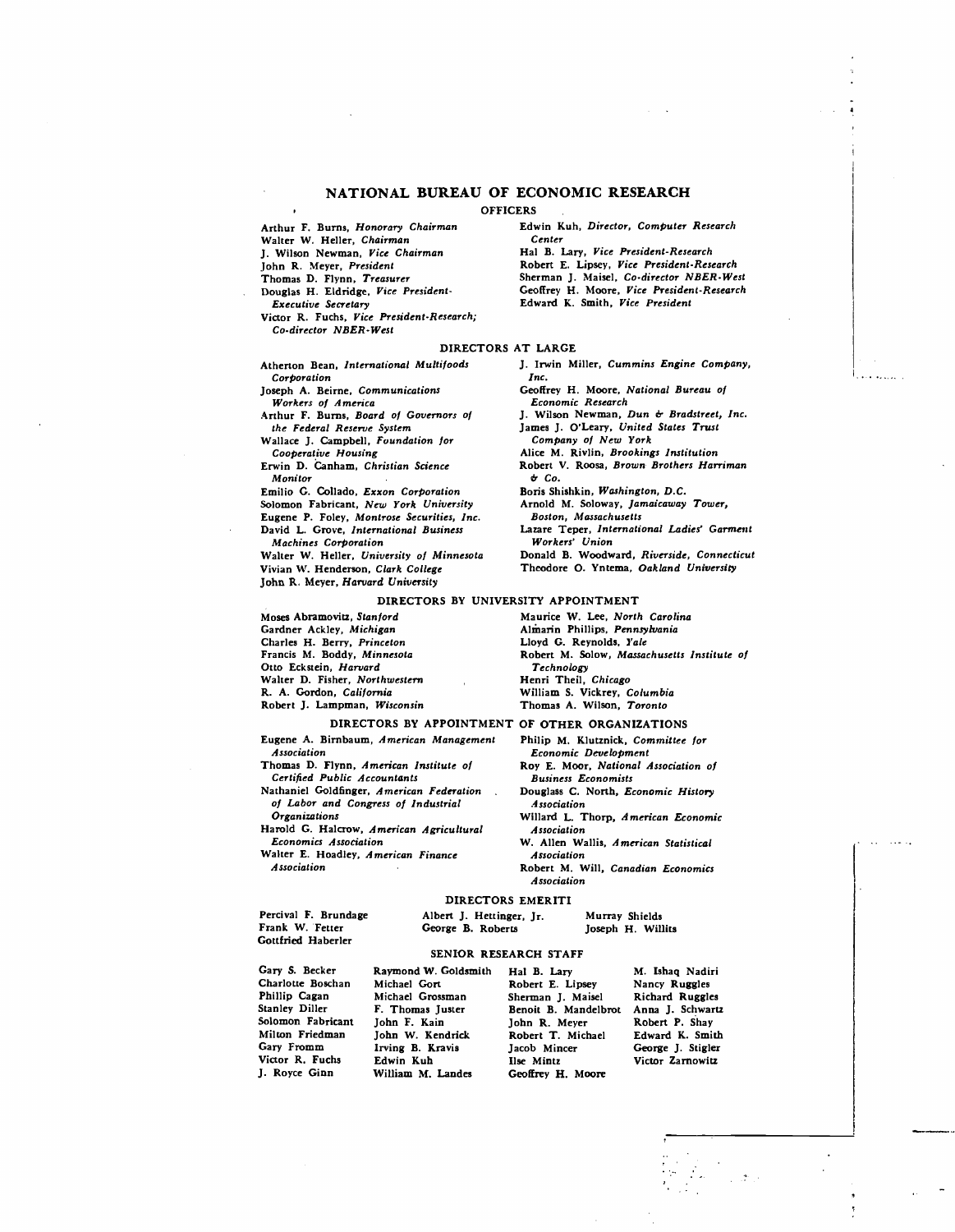#### Relation of the Directors to the Work and Publications of the National Bureau of Economic Research

1. The object of the National Bureau of Economic Research is to ascertain and to present to the public important economic facts and their interpretation in a scientific and impartial manner. The Board of Directors is charged with the responsibility of ensuring that the work of the National Bureau is carried on in strict conformity with this object.

2. The President of the National Bureau shall submit to the Board of Directors, or to its Executive Committee, for their formal adoption all specific proposals for research to be instituted.

3. No research report shall be published until the President shall have submitted to each member of the Board the manuscript proposed for publication, and such information as will, in his opinion and in the opinion of the author, serve to determine the suitability of the report for publication in accordance with the principles of the National Bureau. Each manuscript shall contain a summary drawing attention to the nature and treatment of the problem studied, the character of the data and their utilization in the report, and the main condusions reached.

4. For each manuscript so submitted, a special committee of the Directors (including Directors Emeriti) shall be appointed by majority agreement of the President and Vice Presidents (or by the Executive Committee in case of inability to decide on the part of the President and Vice Presidents), consisting of three Directors selected as nearly as may be one from each general division of the Board. The names of the special manuscript committee shall be stated to each Director when the manuscript is submitted to him. It shall be the duty of each member of the special manuscript committee to read the manuscript. If each member of the manuscript committee signifies his approval within thirty days of the transmittal of the manuscript, the report may be published. If at the end of that period any member of the manuscript committee withholds<br>his approval, the President shall then notify each member of the Board, requesting approval or disapproval of publication, and thirty days additional shall be granted for this purpose. The manuscript shall then not be published unless at least a majority of the entire Board who shall have voted on the proposal within the time fixed for the receipt of votes shall have approved.

5. No manuscript may be published, though approved by each member of the special manuscript committee, until forty-five days have elapsed from the transmittal of the report in manuscript form. The interval is allowed for the receipt of any memorandum of dissent or reservation, together. with a brief statement of his reasons, that any member may wish to express; and such memorandum of dissent or reservation shall be published with the manuscript if he so desires. Publication does not, however, imply that each member of the Board has read the manuscript, or that either members of the Board in general or the special committee have passed on its validity in every detail.

6. Publications of the National Bureau issued for informational purposes concerning the work of the Bureau and its staff, or issued to inform the public of activities of Bureau staff, and vol. umes issued as a result of various conferences involving the National Bureau shall contain a specific disclaimer noting that such publication has not passed through the normal review procedures required in this resolution. The Executive Committee of the Board is charged with review of all such publications from time to time to ensure that they do not take on the character of formal research reports of the National Bureau, requiring formal Board approval.

7. Unless otherwise determined by the Board or exempted by the terms of paragraph 6, a copy of this resolution shall be printed in each National Bureau publication.

> (Resolution adopted October 25, 1926, and revised February 6, 1933, February 24, 1941, April 20, 1968, and September 17, 1973)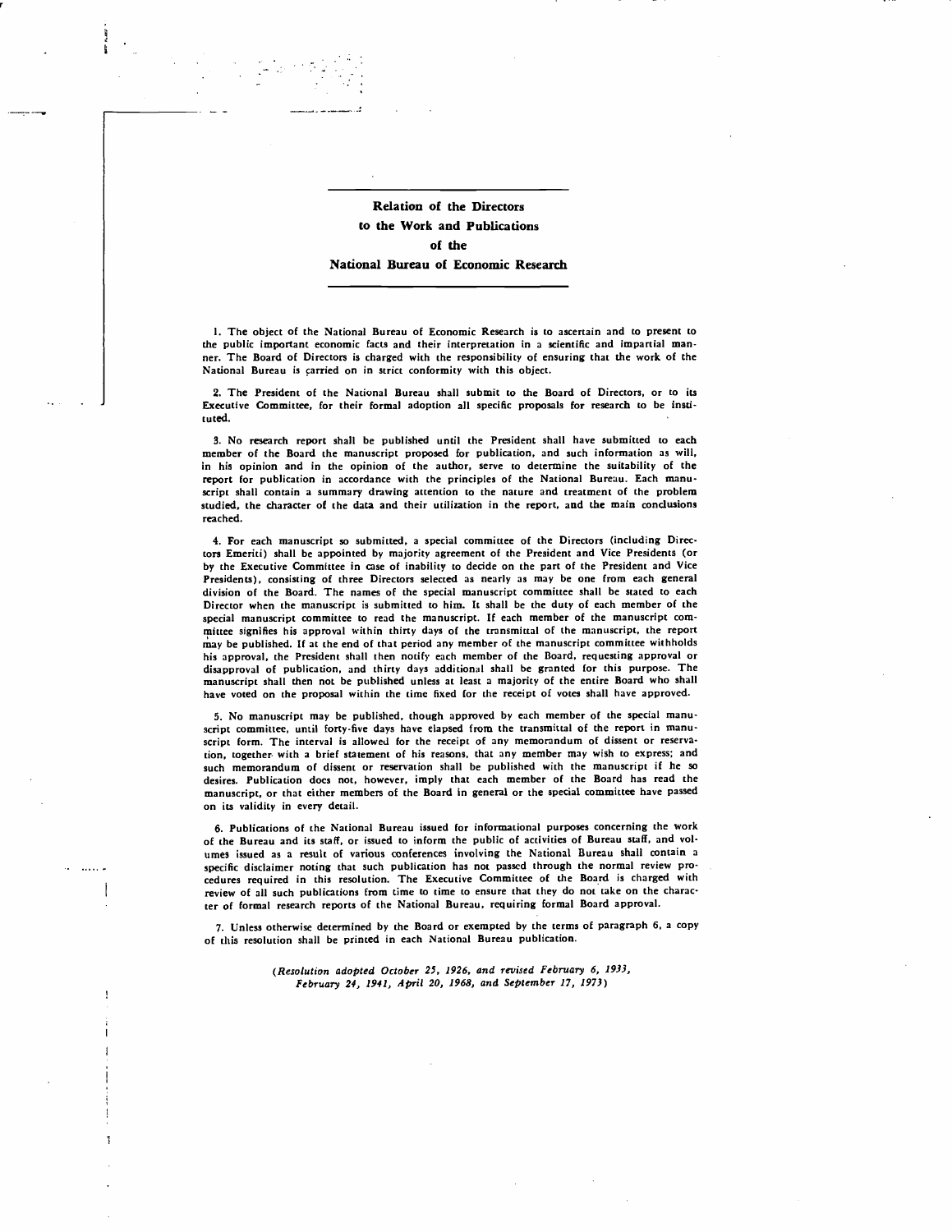The first edition of this study was made possible by funds granted by the Carnegie Corporation of New York to the National Bureau. The Carnegie Corporation is, however, not to be understood as approving or disapproving by virtue of its grant any of the statements made or views expressed herein.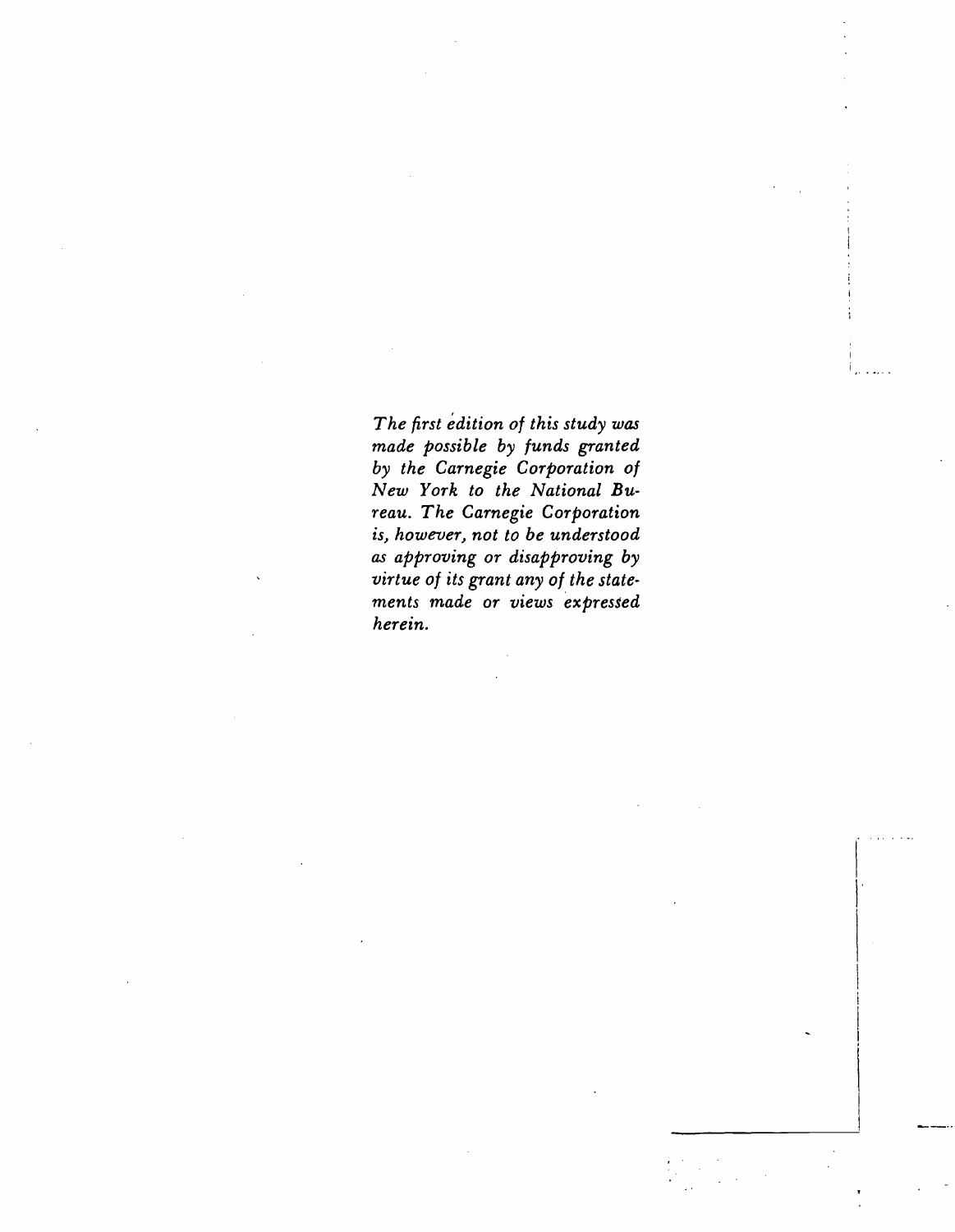#### Preface to the First Edition

The origin of this study can be traced both to the finding that a substantial growth in income in the United States remains after the growth in physical capital and labor has been accounted for and to the emphasis of some economists on the importance of education in promoting economic development. My original intention was to shed some exploratory light on these issues by bringing together readily available information from Census reports on the incomes of persons with different amounts of education and from the Office of Education on the costs of education. For if education were economically important, I reasoned, money rates of return on education ought to be significant.

A long time has elapsed between the start, back in 1957, and the appearance of this monograph presenting the full analysis. During that time interest in the economics of education has mushroomed throughout the world and stimulated a profusion of research and policy proposals. Estimates have been made of the amounts invested in and the rates of return on education in both rich and poor countries. Perhaps some of the expanding interest can be traced to preliminary reports on the National Bureau study.<sup>1</sup>

This interest and further reflection, in turn, encouraged me to transform the original aim into a more ambitious undertaking. I became

<sup>1</sup> The previously published reports consist of "Underinvestment in College Education?" in American Economic Review, May 1960, and "Investment in Human Capital: A Theoretical Analysis," Investment in Human Beings, NBER Special Conference 15, supplement to Journal of Political Economy, October 1962.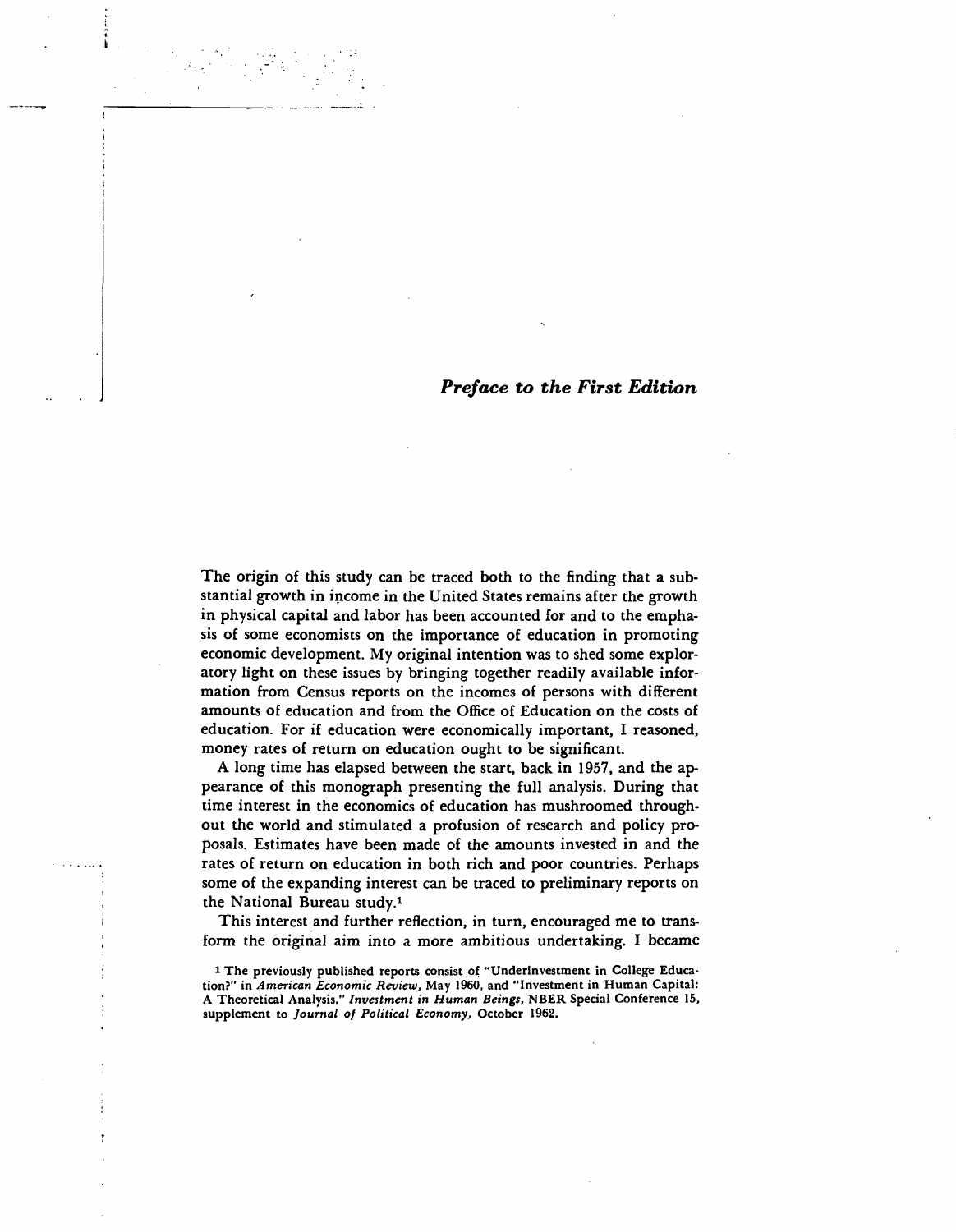#### PREFACE 1X

interested in the general theory of investment in human capital with its ramifications for a variety of economic phenomena. The theoretical analysis in turn led to an empirical examination of several other effects of education, such as those centering around the shapes of age-earnings and age-wealth profiles. Finally, the discussion of rates of return covers a wider variety of evidence, groups, time periods, and implications than in other studies.

Support, assistance, and criticism were generously provided by many institutions and persons during the course of this study. Let me first thank the Carnegie Corporation of New York for their two grants to the National Bureau to explore work on the economic effects of education. Leave from teaching duties was provided by the Ford Professorship at Columbia University during the academic year 1960—1961, and a Ford Faculty Fellowship during 196S—1964.

The study would have been impossible without the aid of a series of unusually able and conscientious research assistants. Major contributions were made by Rosanne Cole, Linda Kee, and Eugenia Scandrett, with additional assistance from Mary Holman Faden, Shirley Johnson, and June Cohn.

T. W. Schultz, the major figure in the economics of education, has been liberal with encouragement and most helpful with criticism. I feel greatly indebted to him, and would like to record my appreciation here. Jacob Mincer has been exceedingly helpful in countless discussions and on numerous drafts with suggestions, criticisms, and that intangible asset—enthusiasm.

The National Bureau reading committee played an important role in improving the content. I am indebted to George J. Stigler, Richard Easterlin, Albert Fishlow, Milton Friedman, and Zvi Griliches. Many others commented on all or parts of various drafts. I would like to acknowledge the helpful contributions of M. Blaug, Arthur F. Burns, Edward F. Denison, Evsey Domar, Solomon Fabricant, Victor R. Fuchs, Leo Goodman, W. Lee Hansen, Hendrick Houthakker, C. Harry Kahn, James N. Morgan, Selma Mushkin, Alice Rivlin, and of various participants in the Labor Workshop at Columbia University. Members of the National Bureau Board of Directors who provided useful comments were V. W. Bladen, Marion B. Folsom, W. Allen Wallis, and Joseph H. Willits.

I am grateful to the editorial staff of the National Bureau, especially to Marie-Christine Culbert for her detailed and incisive comments. H. Irving Forman skillfully drew the charts.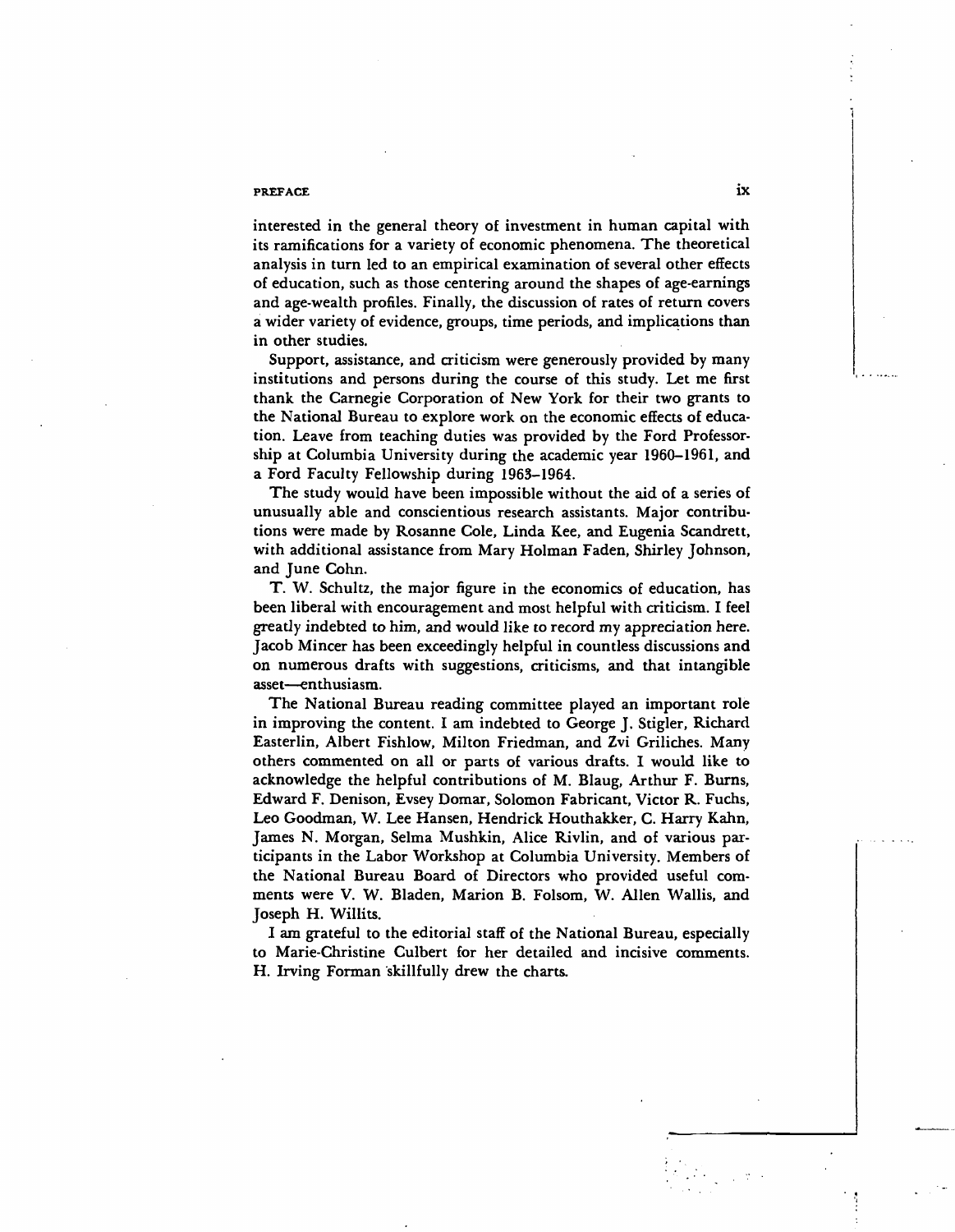#### To my wife Doria

#### For encouragement and support during a long period of production

 $\ddot{\phantom{0}}$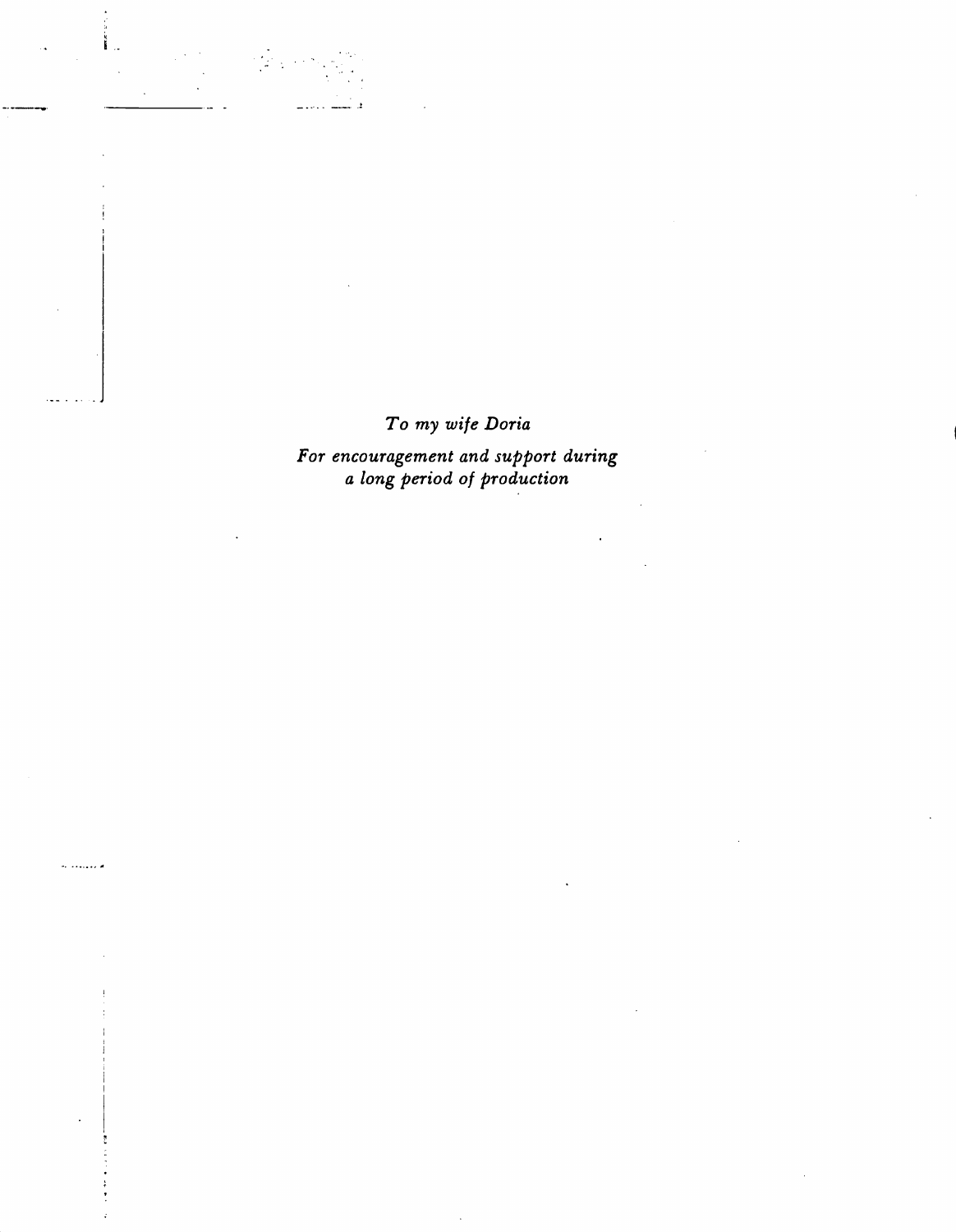#### Contents

 $\sim$  .

 $\mathcal{L}_{\mathcal{A}}$ 

| PREFACE TO THE FIRST EDITION       | $\cdots$<br>VIII |
|------------------------------------|------------------|
| INTRODUCTION TO THE SECOND EDITION |                  |
| INTRODUCTION TO THE FIRST EDITION  |                  |

# Part One: Theoretical Analysis

 $\overline{a}$ 

| Н. |    | INVESTMENT IN HUMAN CAPITAL: EFFECTS ON EARNINGS      | 15 |  |
|----|----|-------------------------------------------------------|----|--|
|    |    | 1. On-the-Job Training                                | 16 |  |
|    |    | <b>General Training</b>                               | 19 |  |
|    |    | <b>Specific Training</b>                              | 26 |  |
|    | 2. | Schooling                                             | 37 |  |
|    | 3. | Other Knowledge                                       | 39 |  |
|    | 4. | <b>Productive Wage Increases</b>                      | 40 |  |
| Ш. |    | INVESTMENT IN HUMAN CAPITAL: RATES OF RETURN          | 45 |  |
|    | 1. | Relation between Earnings, Costs, and Rates of Return | 45 |  |
|    |    | Addendum: The Allocation of Time and Goods over       |    |  |
|    |    | Time                                                  | 56 |  |
|    |    | 2. The Incentive to Invest                            | 71 |  |
|    |    | Number of Periods                                     | 71 |  |
|    |    | Wage Differentials and Secular Changes                | 75 |  |
|    |    | Risk and Liquidity                                    | 77 |  |
|    |    | Capital Markets and Knowledge                         | 78 |  |
|    | 3. | Some Effects of Human Capital                         | 81 |  |
|    |    | <b>Examples</b>                                       | 81 |  |
|    |    |                                                       |    |  |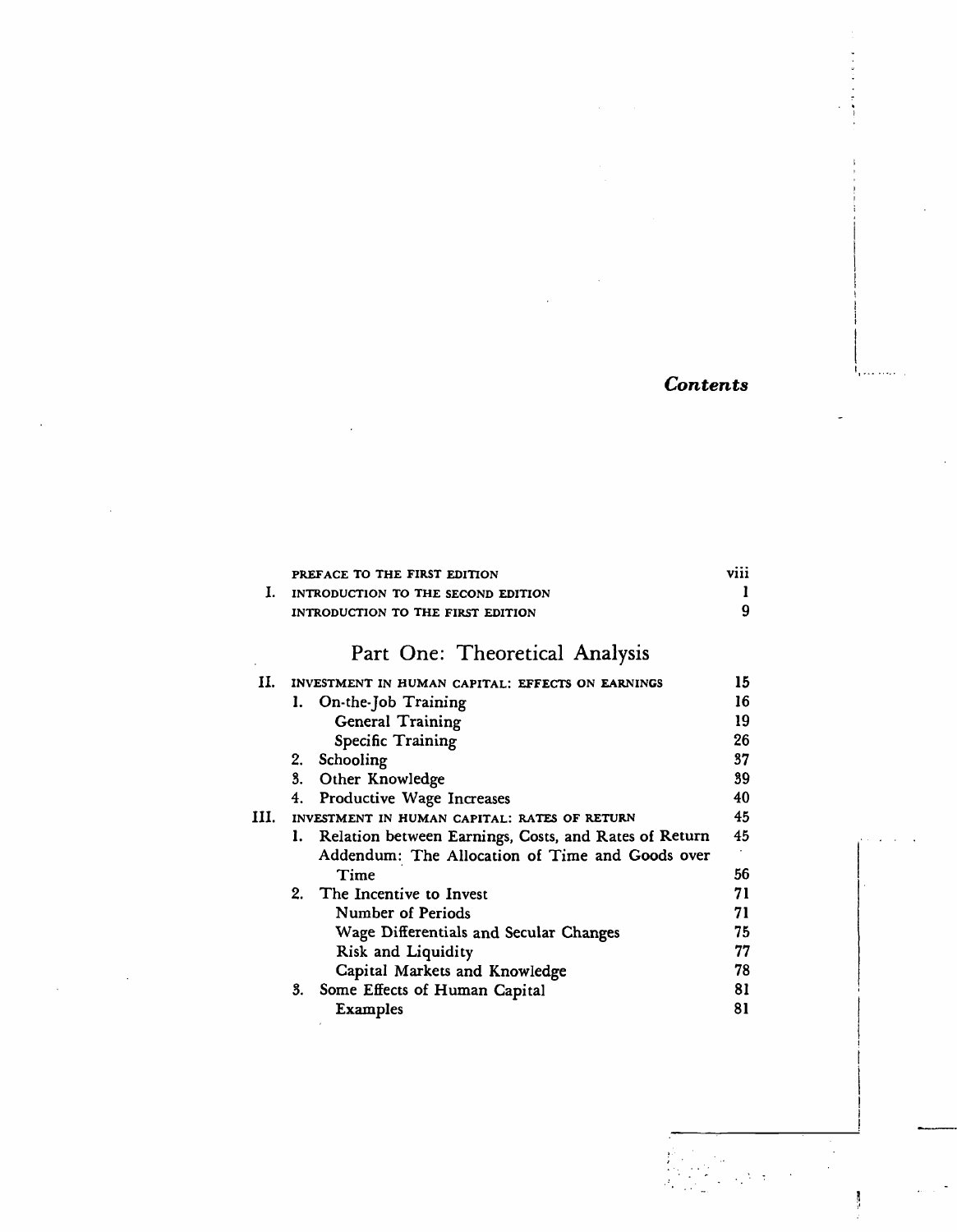$\epsilon$ 

| Ability and the Distribution of Earnings          | 83 |
|---------------------------------------------------|----|
| Addendum: Education and the Distribution of Earn- |    |
| ings: A Statistical Formulation                   | 88 |
| Addendum: Human Capital and the Personal Distri-  |    |
| bution of Income: An Analytical Approach          | 94 |
| Supplement: Estimating the Effect of Family Back- |    |
| ground on Earnings                                |    |

# Part Two: Empirical Analysis

| IV.   | RATES OF RETURN FROM COLLEGE EDUCATION            | 147 |
|-------|---------------------------------------------------|-----|
|       | Money Rates of Return to White Male College<br>1. |     |
|       | Graduates                                         | 148 |
|       | Returns in 1939                                   | 148 |
|       | Costs in 1939                                     | 152 |
|       | Rates of Return in 1939                           | 154 |
|       | Rates of Return in 1949                           | 155 |
|       | 2.<br>Some Conceptual Difficulties                | 157 |
|       | Correlation between "Ability" and Education       | 157 |
|       | Correlation between Education and Other Human     |     |
|       | Capital                                           | 167 |
|       | 3.<br>Rates of Return to Other College Persons    | 169 |
|       | <b>College Dropouts</b>                           | 169 |
|       | <b>Nonwhites</b>                                  | 172 |
|       | Women                                             | 178 |
|       | <b>Rural Persons</b>                              | 180 |
|       | 4. Variation in Rates of Return                   | 181 |
| V.    | UNDERINVESTMENT IN COLLEGE EDUCATION?             | 191 |
|       | Private Money Gains<br>1.                         | 191 |
|       | Social Productivity Gains<br>2.                   | 194 |
|       | <b>Private Real Rates</b><br>3.                   | 198 |
| VI.   | RATES OF RETURN FROM HIGH SCHOOL EDUCATION        |     |
|       | AND TRENDS OVER TIME                              | 201 |
|       | 1. The Rate of Return from High School Education  | 20I |
|       | Trends in Rates of Return<br>2.                   | 205 |
|       | <b>After 1939</b>                                 | 205 |
|       | Before 1939                                       | 209 |
| VII.  | AGE, EARNINGS, WEALTH, AND HUMAN CAPITAL          | 214 |
|       | <b>Age-Earnings Profiles</b><br>ı.                | 216 |
|       | Age-Wealth Profiles<br>2.                         | 223 |
| VIII. | SUMMARY AND CONCLUSIONS                           | 231 |

l,

÷.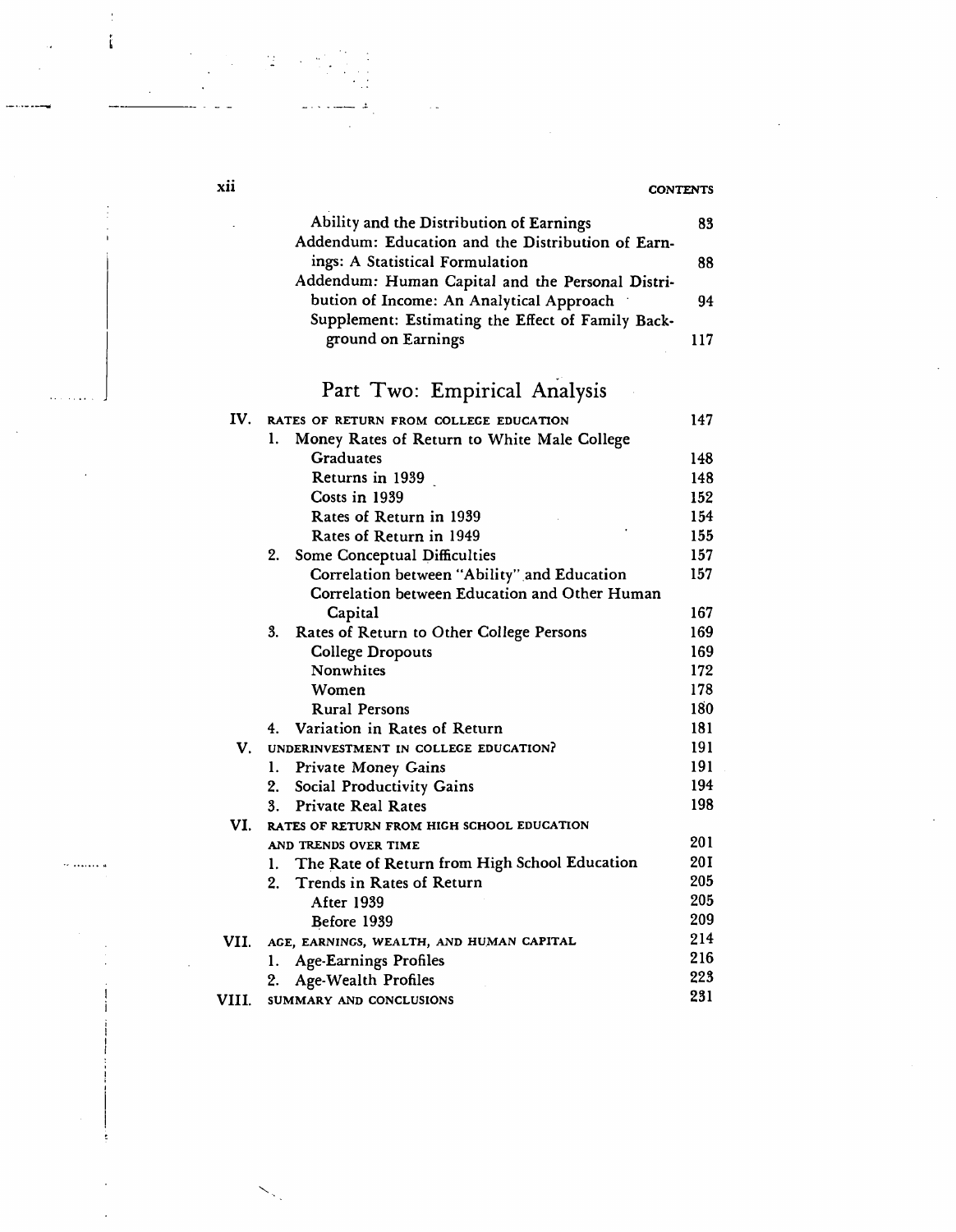contents in the set of the set of the set of the set of the set of the set of the set of the set of the set of the set of the set of the set of the set of the set of the set of the set of the set of the set of the set of t

 $\rightarrow$ 

| 1. Summary             | 231 |
|------------------------|-----|
| 2. Future Research     | 234 |
| 3. Concluding Comments | 237 |

# Appendixes

| А. | SOURCES AND METHODS                 | 238 |
|----|-------------------------------------|-----|
|    | Incomes                             | 238 |
|    | a. The Basic Data                   | 238 |
|    | b. Under- and Overreporting         | 241 |
|    | c. Unemployment                     | 242 |
|    | d. Coverage in 1939                 | 244 |
|    | e. Taxes                            | 245 |
|    | f. Urban-Rural Distribution         | 247 |
|    | g. Hours of Work                    | 247 |
|    | 2.<br>Costs                         | 248 |
|    | a. Earnings of Students             | 248 |
|    | b. Direct Private Costs             | 251 |
|    | c. Direct Social Costs              | 254 |
| B. | MATHEMATICAL DISCUSSION OF RELATION |     |
|    | BETWEEN AGE, EARNINGS, AND WEALTH   | 257 |
|    | <b>INDEX</b>                        | 264 |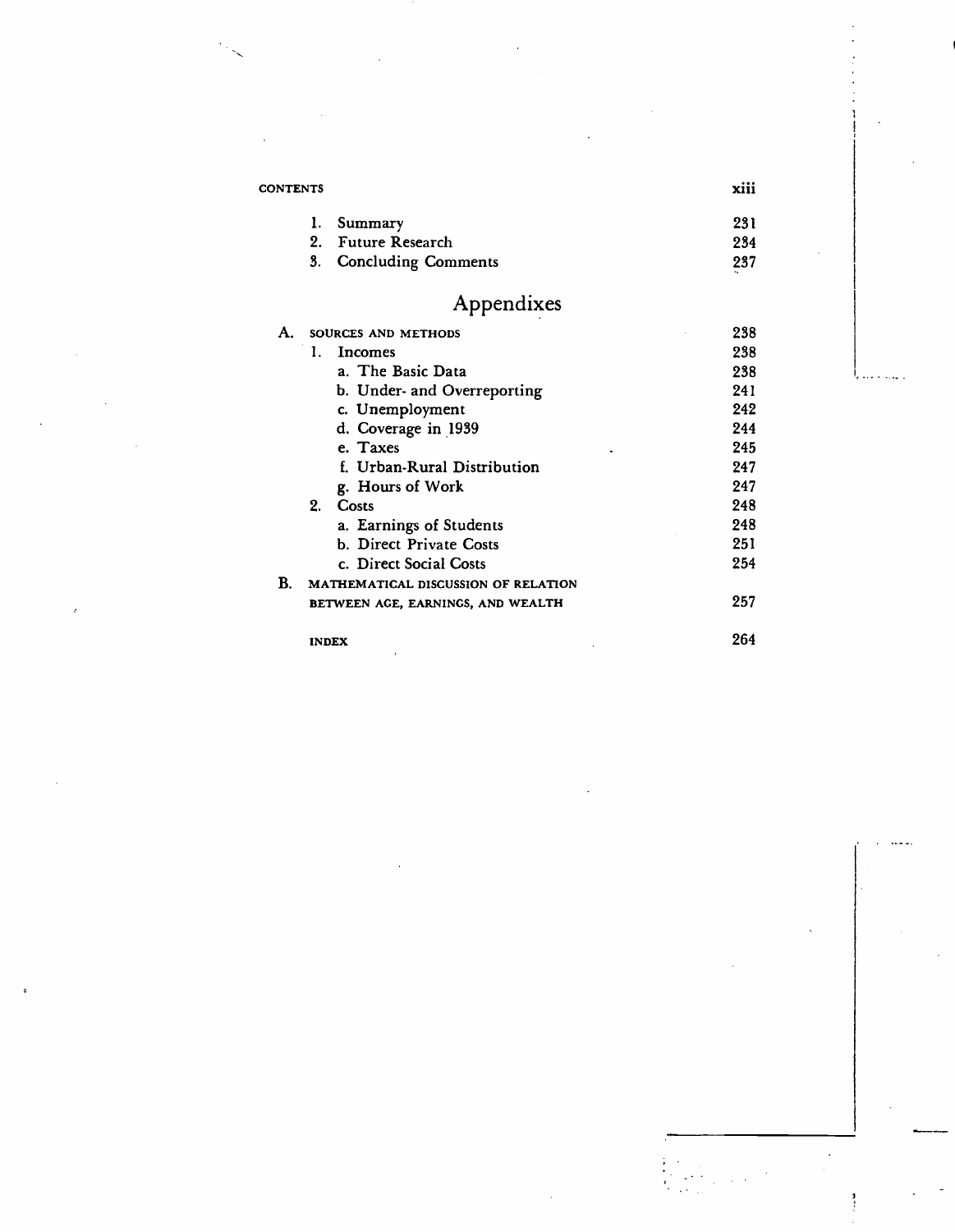$\label{eq:2.1} \frac{1}{\sqrt{2}}\int_{\mathbb{R}^3}\frac{1}{\sqrt{2}}\left(\frac{1}{\sqrt{2}}\right)^2\frac{1}{\sqrt{2}}\left(\frac{1}{\sqrt{2}}\right)^2\frac{1}{\sqrt{2}}\left(\frac{1}{\sqrt{2}}\right)^2\frac{1}{\sqrt{2}}\left(\frac{1}{\sqrt{2}}\right)^2.$ 

i<br>S

 $\label{eq:2.1} \frac{1}{\sqrt{2}}\sum_{i=1}^n\frac{1}{\sqrt{2}}\sum_{i=1}^n\frac{1}{\sqrt{2}}\sum_{i=1}^n\frac{1}{\sqrt{2}}\sum_{i=1}^n\frac{1}{\sqrt{2}}\sum_{i=1}^n\frac{1}{\sqrt{2}}\sum_{i=1}^n\frac{1}{\sqrt{2}}\sum_{i=1}^n\frac{1}{\sqrt{2}}\sum_{i=1}^n\frac{1}{\sqrt{2}}\sum_{i=1}^n\frac{1}{\sqrt{2}}\sum_{i=1}^n\frac{1}{\sqrt{2}}\sum_{i=1}^n\frac$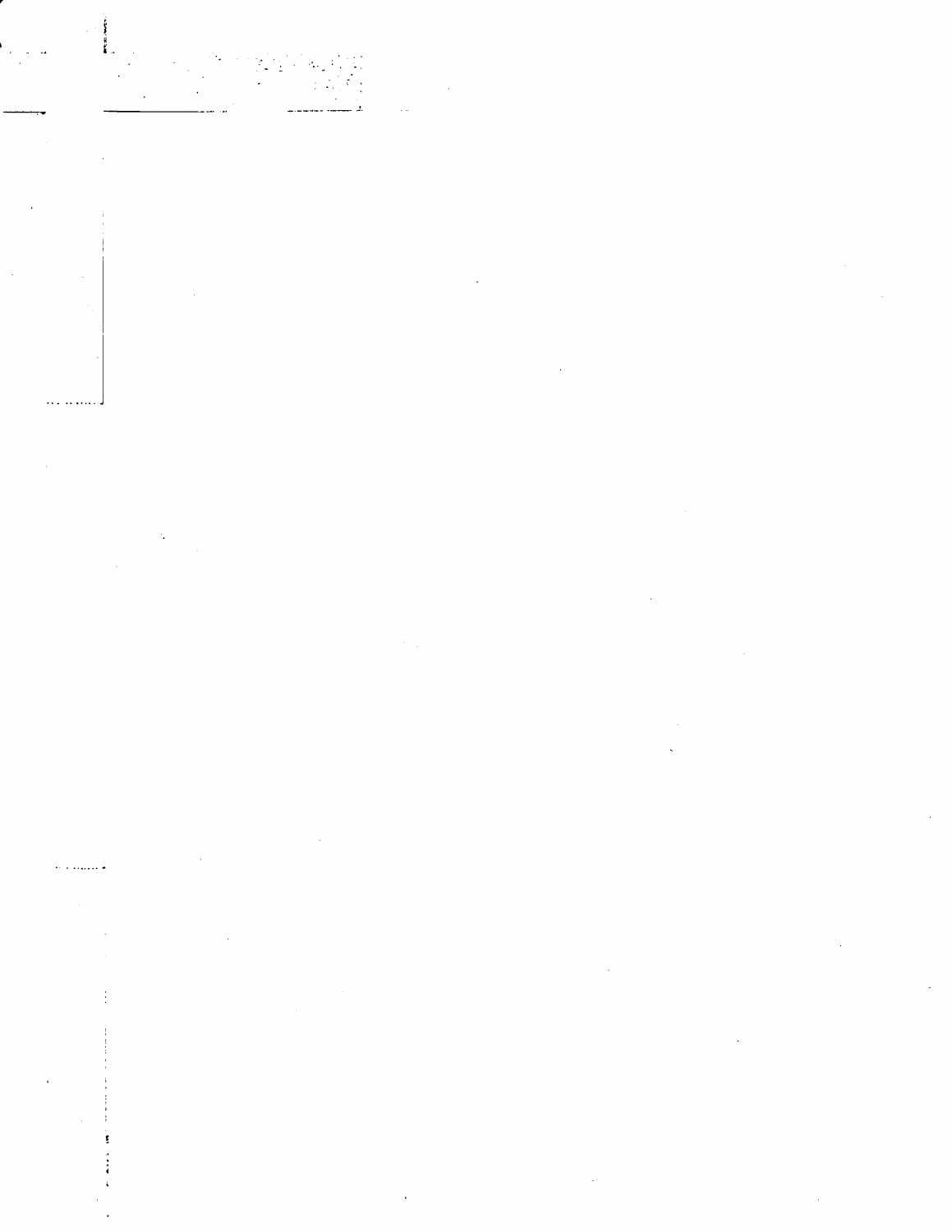### Tables

|    | 1. Results of Regressing Natural Log of Earnings on Educa-<br>tion for 1959 Earnings of White Males Aged 25 to 64 in<br>the South and Non-South | 92      |
|----|-------------------------------------------------------------------------------------------------------------------------------------------------|---------|
|    | 2. Actual Earning Differentials between Urban, Native<br>White, Male College and High School Graduates in 1939<br>at Various Ages               | 150     |
| 3. | Alternative Estimates of Rates of Return to 1939 Cohort<br>of Native White Male College Graduates                                               | 155     |
|    | 4. Earning Differentials between White Male College and<br>High School Graduates in 1949 at Various Ages                                        | 156     |
| 5. | Several Measures of Ability at Different Educational<br>Levels in the 1950s                                                                     | 158     |
|    | 6. Mean Salaries of Illinois, Minnesota, and Rochester Men,<br>by Rank in High School Graduating Class and by Intelli-<br>gence Test Score      | 162     |
|    | 7. Average and Marginal Market Discrimination against<br>Nonwhites for Various Age and Education Classes, by<br>Region, 1939                    | $175 -$ |
| 8. | Family Incomes of Married Men and Women in 1960, by<br>Education and Years after First Job                                                      | 180     |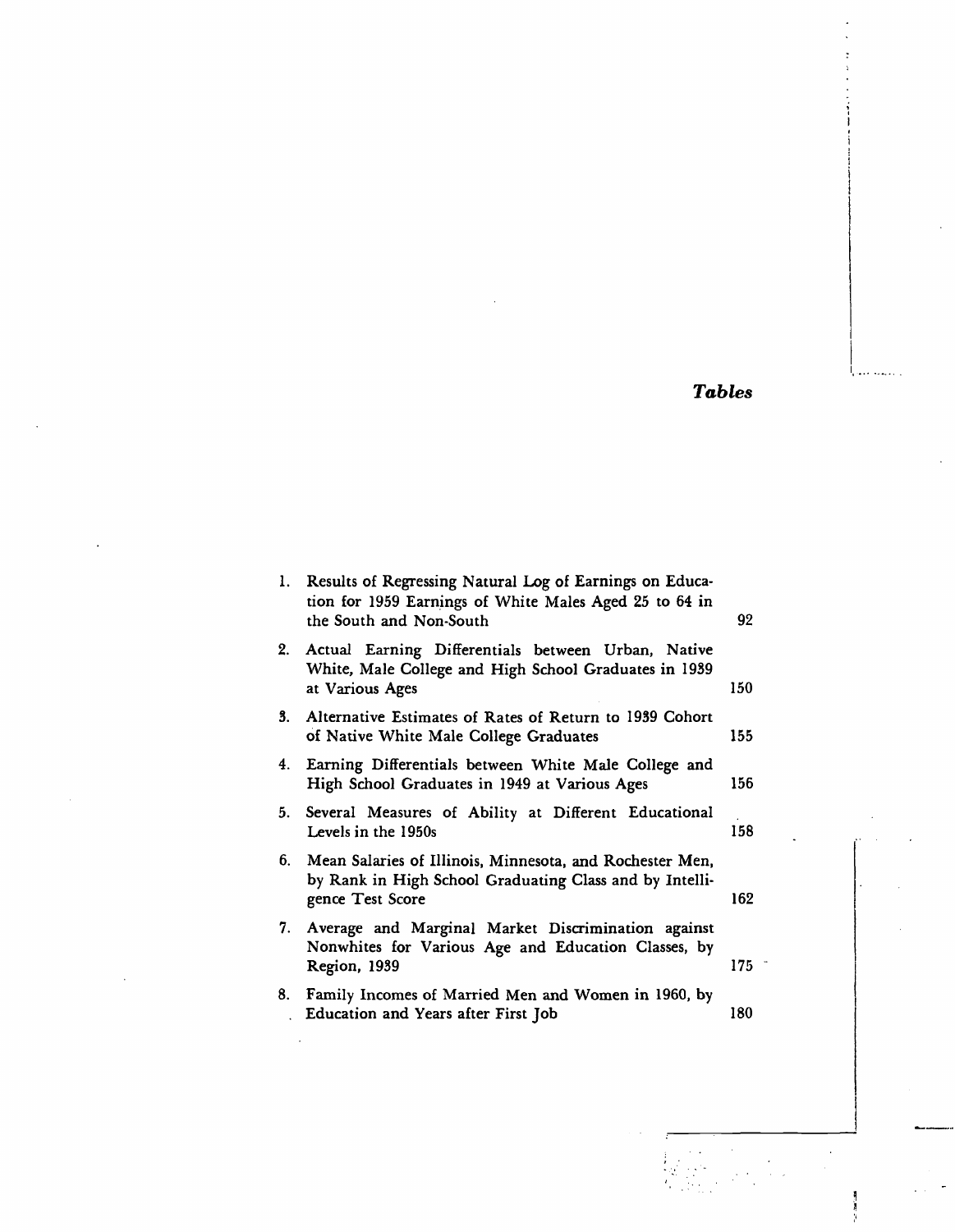|--|--|--|

| 9.   | Coefficients of Variation in After-Tax Income of White<br>Males, by Age and Years of Education, 1939 and 1949                                                   | 182 |
|------|-----------------------------------------------------------------------------------------------------------------------------------------------------------------|-----|
| 10.  | Coefficients of Variation in Mortality and Cohort Incomes<br>for College and High School Graduates, by Age, 1939 and<br>1949                                    | 184 |
| 11.  | Coefficients of Variation in the Returns to College Gradu-<br>ates, by Age, 1939 and 1949                                                                       | 188 |
| 12.  | Investment in College Education Relative to Physical<br>Capital for Selected Years                                                                              | 199 |
| 13.  | Average I.Q. at Several Educational Levels                                                                                                                      | 202 |
| 14.  | Investment in High School Education, College Education,<br>and Physical Capital, 1900-1956                                                                      | 204 |
| 15.  | Private Rates of Return from College and High School<br>Education for Selected Years since 1939                                                                 | 206 |
| 16.  | Percentage of Population with High School and College<br>Education in 1940, 1950, and 1957                                                                      | 208 |
| 17.  | Income Differentials between College and High School<br>Graduates at Various Ages and for Scattered Years since<br>1904 in Current and 1958 Dollars             | 210 |
| 18.  | Income Differentials between High School and Elemen-<br>tary School Graduates at Various Ages and for Scattered<br>Years since 1900 in Current and 1958 Dollars | 211 |
| 19.  | Net After-Tax Incomes of White Males in 1939 and 1949,<br>by Age and Years of Education                                                                         | 216 |
| 20.  | Estimated Incomes over Time of Cohorts at Different Ed-<br>ucational Levels                                                                                     | 220 |
| 21.  | Annual Rates of Income Change between Successive Age<br>Classes for 1939 Cohorts at Different Educational Levels                                                | 222 |
| A-l. | Open-End Means Used in Calculating 1949 Incomes                                                                                                                 | 239 |
| A-2. | Three Estimates of Before-Tax Income Differentials be-<br>tween Education Classes in 1949                                                                       | 240 |
| A-3. | Fraction of White Males Reporting No Income in 1949,<br>by Age and Education Class                                                                              | 241 |

 $\pmb{\cdot}$ 

xvi and the state of the state of the state of the state of the state of the state of the state of the state o

 $\hat{\mathcal{A}}$ 

 $\ddot{\phantom{a}}$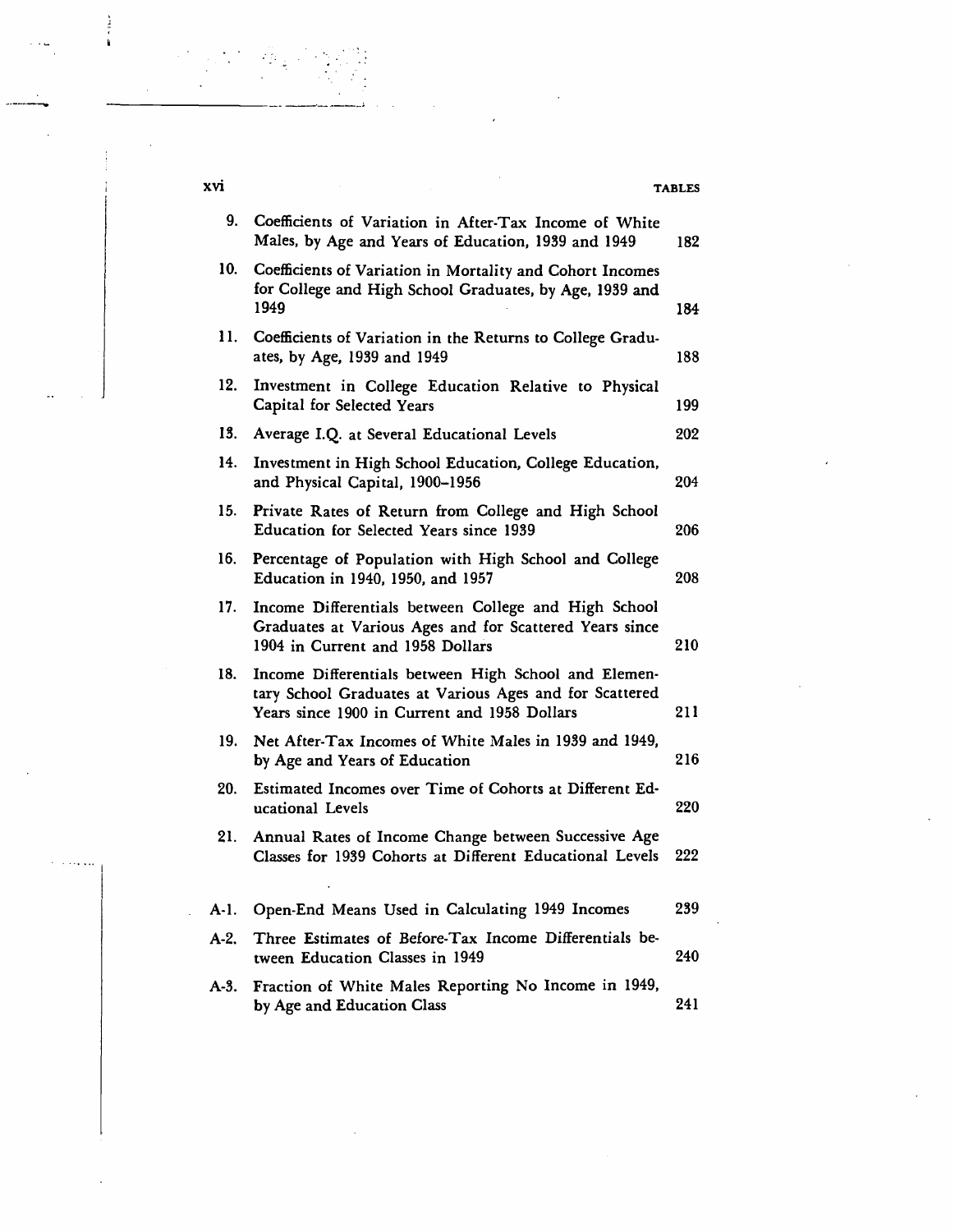#### TABLES XV11

|        | A-4. Comparison of Incomes Reported by Census and Com-<br>merce for 1946 and 1954                                                            | 242 |
|--------|----------------------------------------------------------------------------------------------------------------------------------------------|-----|
| A-5.   | Adjustment for Unemployment in 1939, by Education<br>Class                                                                                   | 243 |
| A-6.   | Average Earnings of Census College Graduates and Inde-<br>pendent Doctors, Dentists, and Lawyers in 1939                                     | 245 |
| $A-7.$ | Fraction of Native Whites and Urban Whites Included in<br>1939 Data, by Age and Education                                                    | 246 |
| A-8.   | Distribution of Persons of Different Educational Levels,<br>by Size of Place of Residence, 1939                                              | 247 |
| A-9.   | Average Hours Worked in 1939, by Educational Level                                                                                           | 248 |
|        | A-10. Alternative Estimates of Fraction of Earnings of High<br>School Graduates of Same Age Received by College Stu-<br>dents                | 249 |
| A-11.  | Alternative Estimates of Earnings of Persons Aged 14-17<br>with Eight Years of Schooling, 1949                                               | 251 |
| A-12.  | Alternative Estimates of Fraction of Earnings of Elemen-<br>tary School Graduates of the Same Age Received by High<br><b>School Students</b> | 252 |
|        |                                                                                                                                              |     |

 $\ddot{\phantom{a}}$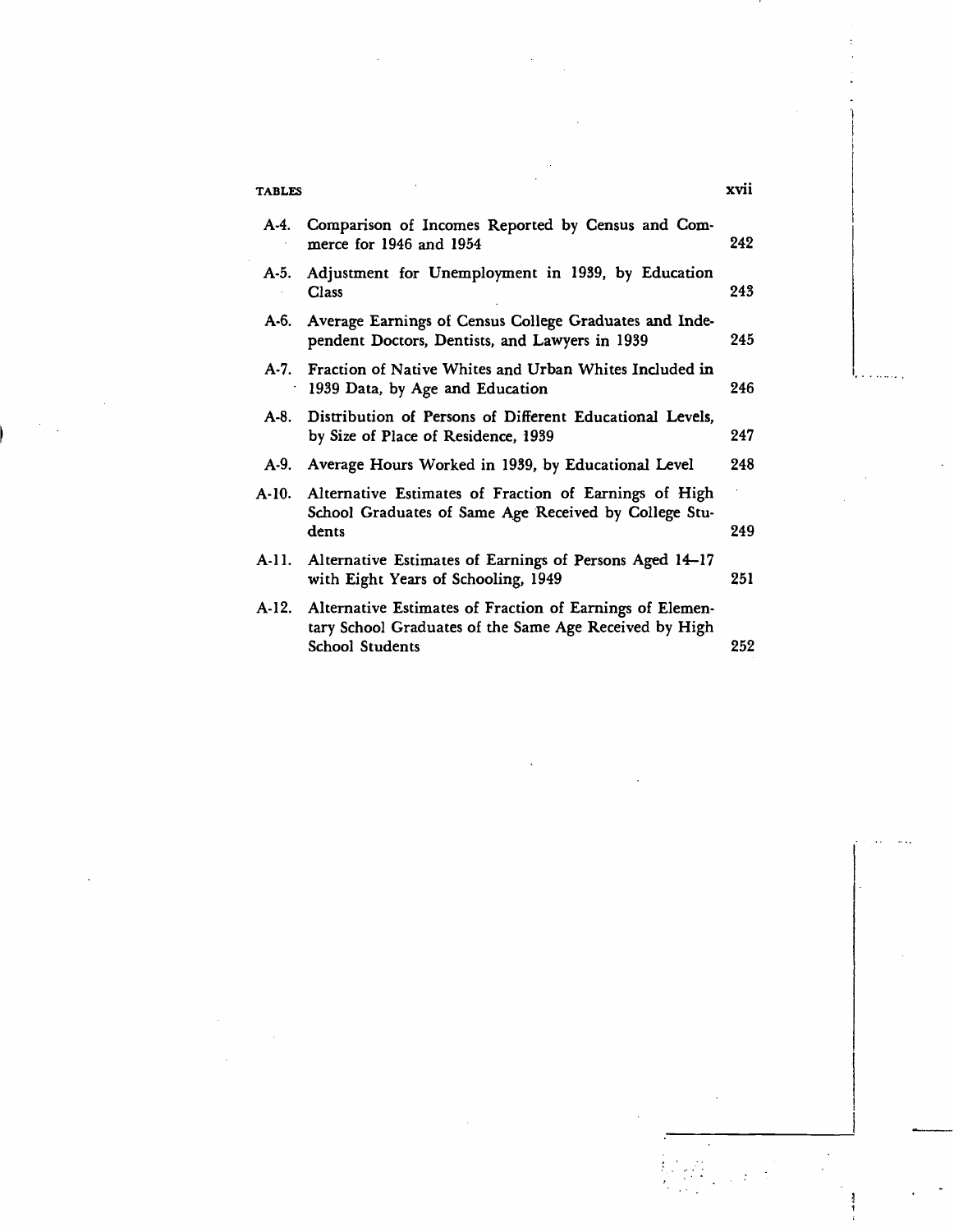$\mathcal{L}_{\text{max}}$  .

 $\frac{1}{2}$ 

Ĵ,

 $\label{eq:q} \begin{aligned} \mathbf{q}_i &= \frac{1}{\sqrt{2\pi}} \mathbf{q}_i \mathbf{q}_i \mathbf{q}_i \mathbf{q}_i \mathbf{q}_i \mathbf{q}_i \mathbf{q}_i \mathbf{q}_i \mathbf{q}_i \mathbf{q}_i \mathbf{q}_i \mathbf{q}_i \mathbf{q}_i \mathbf{q}_i \mathbf{q}_i \mathbf{q}_i \mathbf{q}_i \mathbf{q}_i \mathbf{q}_i \mathbf{q}_i \mathbf{q}_i \mathbf{q}_i \mathbf{q}_i \mathbf{q}_i \mathbf{q}_i \mathbf{q}_i \mathbf{q}_$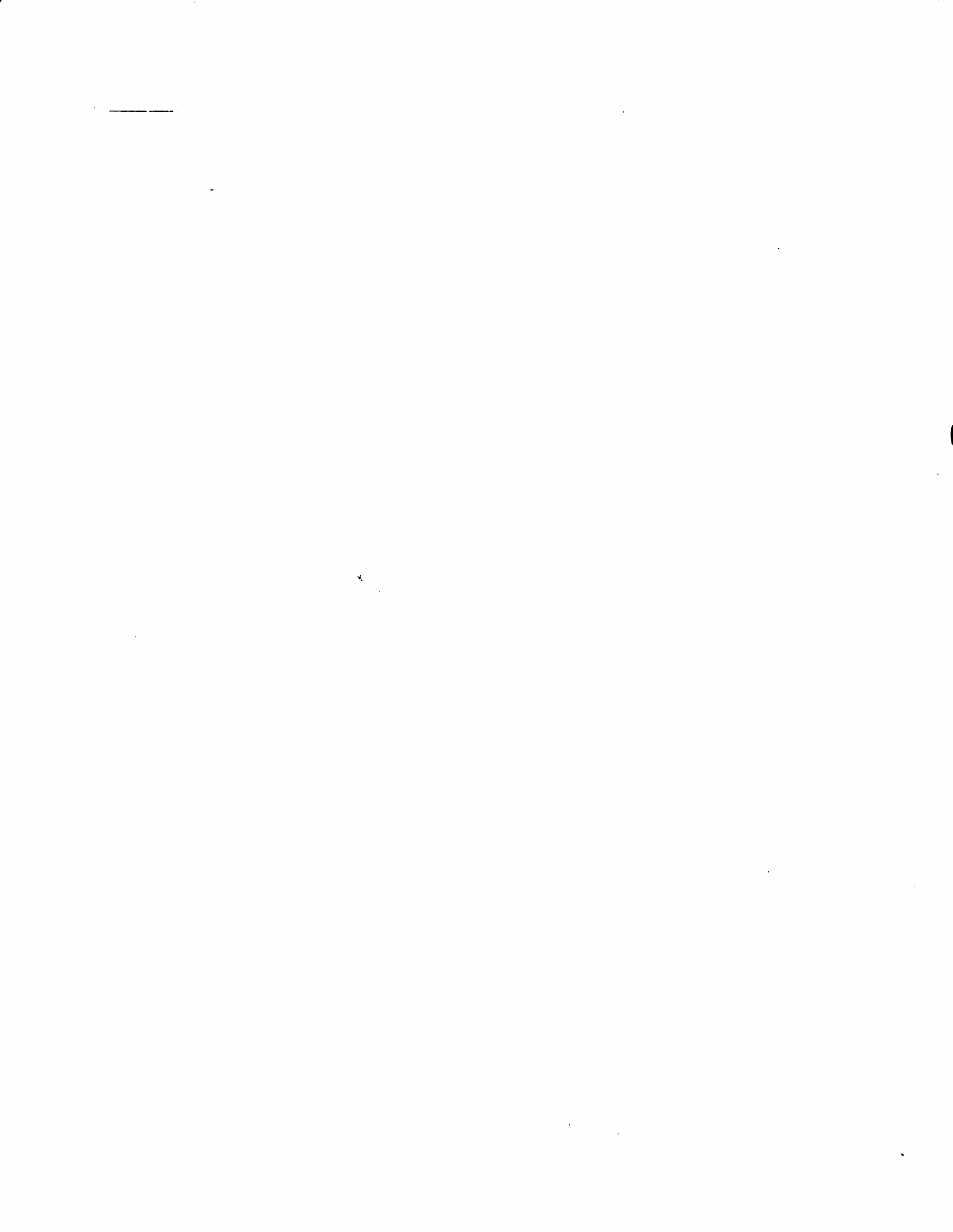### Charts

 $\sim 10^{-11}$ 

 $\sim$   $\sim$ 

| 1.  | Relation of Earnings to Age                                                                                          | 23  |
|-----|----------------------------------------------------------------------------------------------------------------------|-----|
| 2.  | Relations between Age, Wage Rates, and Commodity Con-<br>sumption                                                    | 61  |
| 3.  | Relations between Age, Wage Rates, and Time Spent in<br>Consumption                                                  | 62  |
| 4.  | Supply and Demand Curves for Investment in Human Cap-<br>ital                                                        | 98  |
| 5.  | Equilibrium Levels of Investment in Human Capital Re-<br>sulting from Differences in "Opportunities"                 | 108 |
| 6.  | Equilibrium Levels of Investment in Human Capital Re-<br>sulting from Differences in "Abilities"                     | 112 |
| 7.  | Equilibrium Levels of Investment in Human Capital Re-<br>sulting from Differences in "Abilities" and "Opportunities" | 116 |
| 8.  | The Effect of Background and Ability on Earnings and the<br>Accumulation of Human Capital                            | 119 |
| 9.  | The Effect of a Compulsory Investment Law on the Amount<br>Invested                                                  | 127 |
| 10. | "Time Series" Age-Earnings Profiles for Several 1939 Educa-<br>tion Cohorts                                          | 219 |
| 11. | Age-Wealth Profiles of 1939 Graduates                                                                                | 224 |
|     |                                                                                                                      |     |

 $\sim 10^{11}$  m  $^{-1}$  .

 $\ddot{\phantom{a}}$ 

 $\mathcal{L}^{\mathcal{L}}(\mathcal{L}^{\mathcal{L}}(\mathcal{L}^{\mathcal{L}}(\mathcal{L}^{\mathcal{L}}(\mathcal{L}^{\mathcal{L}}(\mathcal{L}^{\mathcal{L}}(\mathcal{L}^{\mathcal{L}}(\mathcal{L}^{\mathcal{L}}(\mathcal{L}^{\mathcal{L}}(\mathcal{L}^{\mathcal{L}}(\mathcal{L}^{\mathcal{L}}(\mathcal{L}^{\mathcal{L}}(\mathcal{L}^{\mathcal{L}}(\mathcal{L}^{\mathcal{L}}(\mathcal{L}^{\mathcal{L}}(\mathcal{L}^{\mathcal{L}}(\mathcal{L}^{\mathcal{L$ 

 $\mathcal{L}^{\mathcal{L}}(\mathcal{L}^{\mathcal{L}})$  and  $\mathcal{L}^{\mathcal{L}}(\mathcal{L}^{\mathcal{L}})$  and  $\mathcal{L}^{\mathcal{L}}(\mathcal{L}^{\mathcal{L}})$